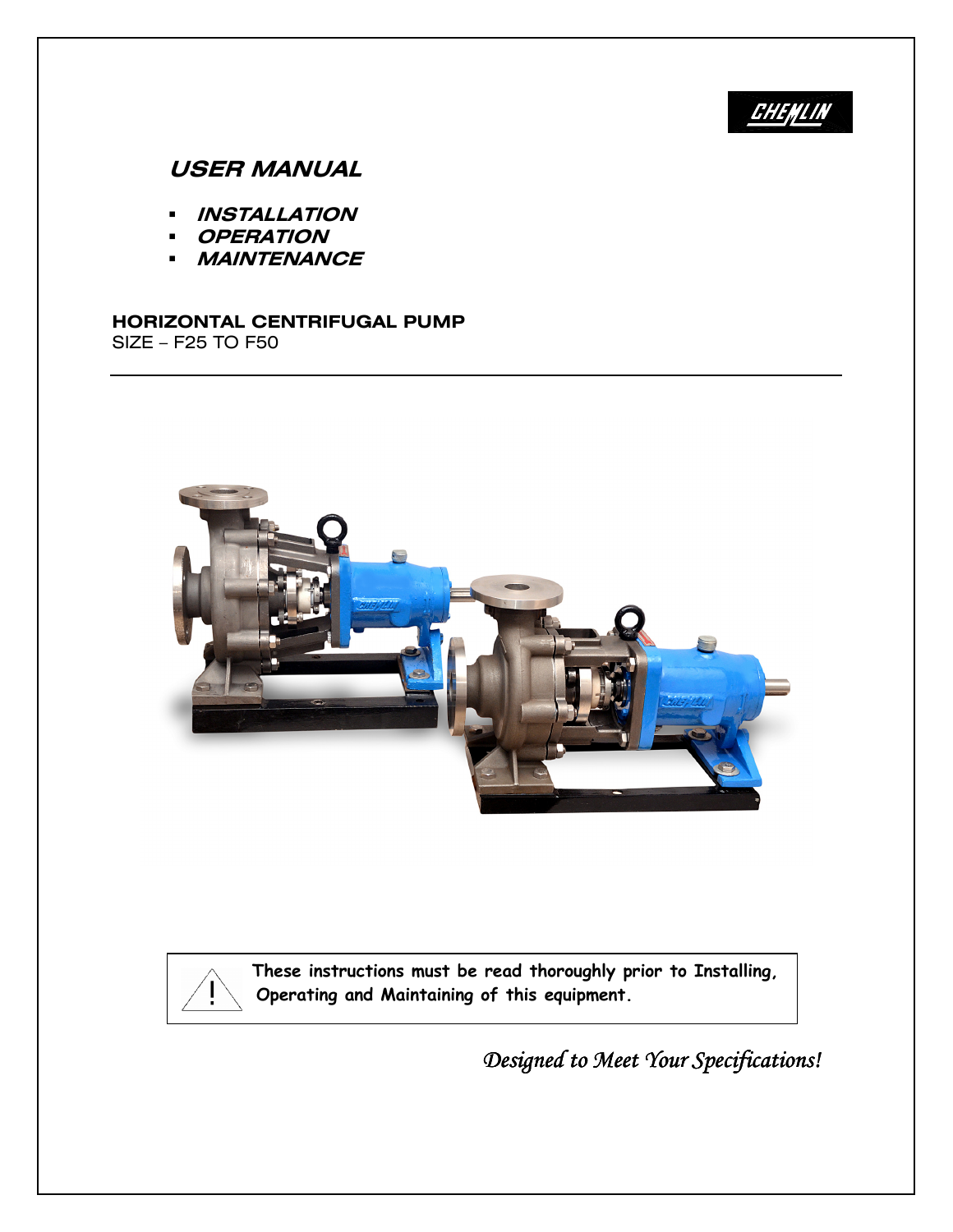# INDEX

| 6.2. |  |
|------|--|
|      |  |
|      |  |
|      |  |
|      |  |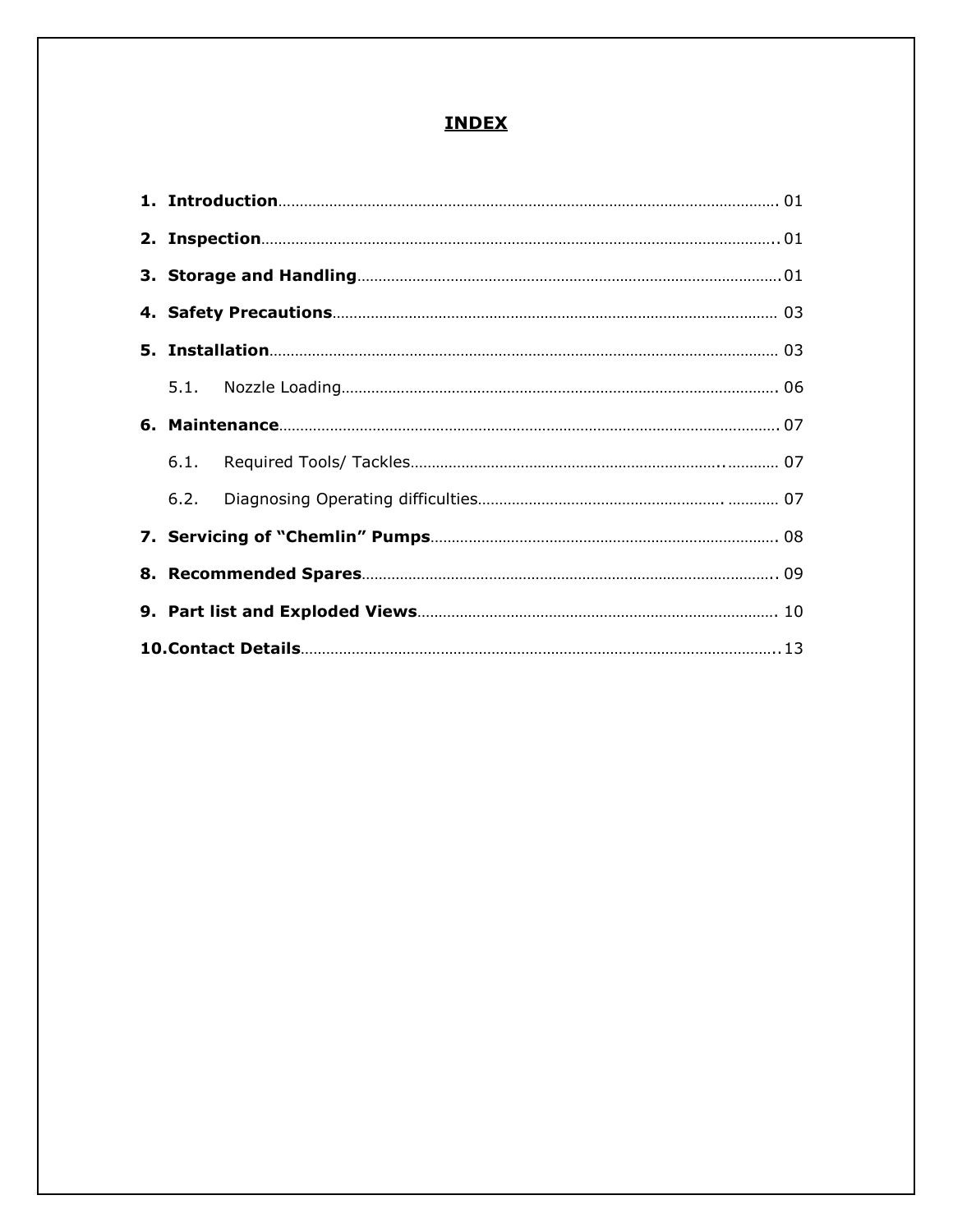## Horizontal Centrifugal Pump

## 1. Introduction:

Chemlin range of Pumps is developed and manufactured with state-of-the-art manufacturing facility. The products are committed to continuous quality control and improvements using modern quality techniques, inspection procedures and instruments.

Chemlin manufactures products conforming to Indian / International Standards viz. ISO 2858, IS 5120, etc. and has ISO 9001:2008 Certification.

 Proper care in Installation and Operation of Chemlin Pump will give trouble free performance over long periods of operation.

The Pump must not be operated beyond the specified parameters. For any of the query regarding the suitability of the Pump for the application intended, contact 'Chemlin' for solution and proper quidance.

#### 2. Inspection:

On receipt of the consignment, the Pump/Spares must be checked immediately against the necessary Dispatch/Shipping Documents and that there has been no damage in transportation. Any shortage and damage must be informed in writing to 'Chemlin' immediately within seven Days on receipt of the consignment and the matter to be taken up with the transporter/ Insurance agency.

#### 3. Storage and Handling:

The Boxes or Cartons may be unloaded using Forklifts or suitable handling devices and stored in position with no strains applied on any part of the Pump.

The Pumps and Motors have integral lifting lugs or eyebolts, which are intended for use in only lifting the individual equipment. Take care to lift the components or assembly above the centre of gravity to avoid the flipping. Also there should not be any bend or damage to external flushing or lubrication piping during handling.

- 1. It is advisable that the pumping unit be stored horizontally on a rigid foundation as shown in the drawing.
- 2. All loose un-mounted items to be packed in water proof material like plastic bag or box.
- 3. In case of assemblies ordered with external piping, individual components may be disassembled for easy handling.
- 4. Store the pump in clean and dry location away from vibration, moisture and dust.
- 5. Desiccant [Silica Gel] bags are to be placed inside the Pump and Component packages.
- 6. Generally pump openings are covered at the factory and should be retained to avoid access of dirt, dust particles and foreign matter while being stored.

When a new unit is not to be installed immediately then it should be stored in a Horizontal Position and in clean and dry place, possibly indoors, insuring that all mounting surfaces are clean and coated with grease.

When the service life of the product or the components is over, the same should be recycled or disposed using environmentally acceptable methods. If the product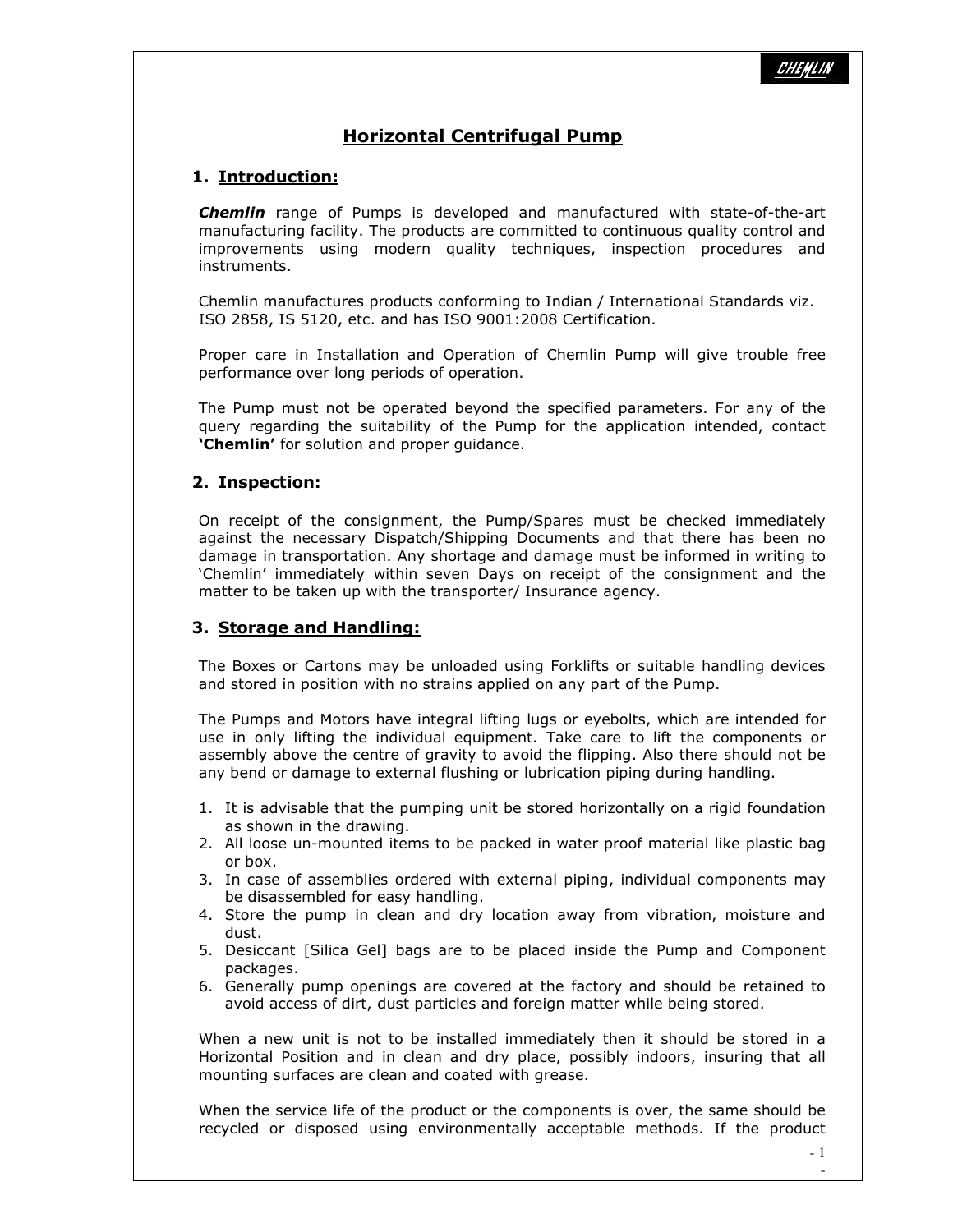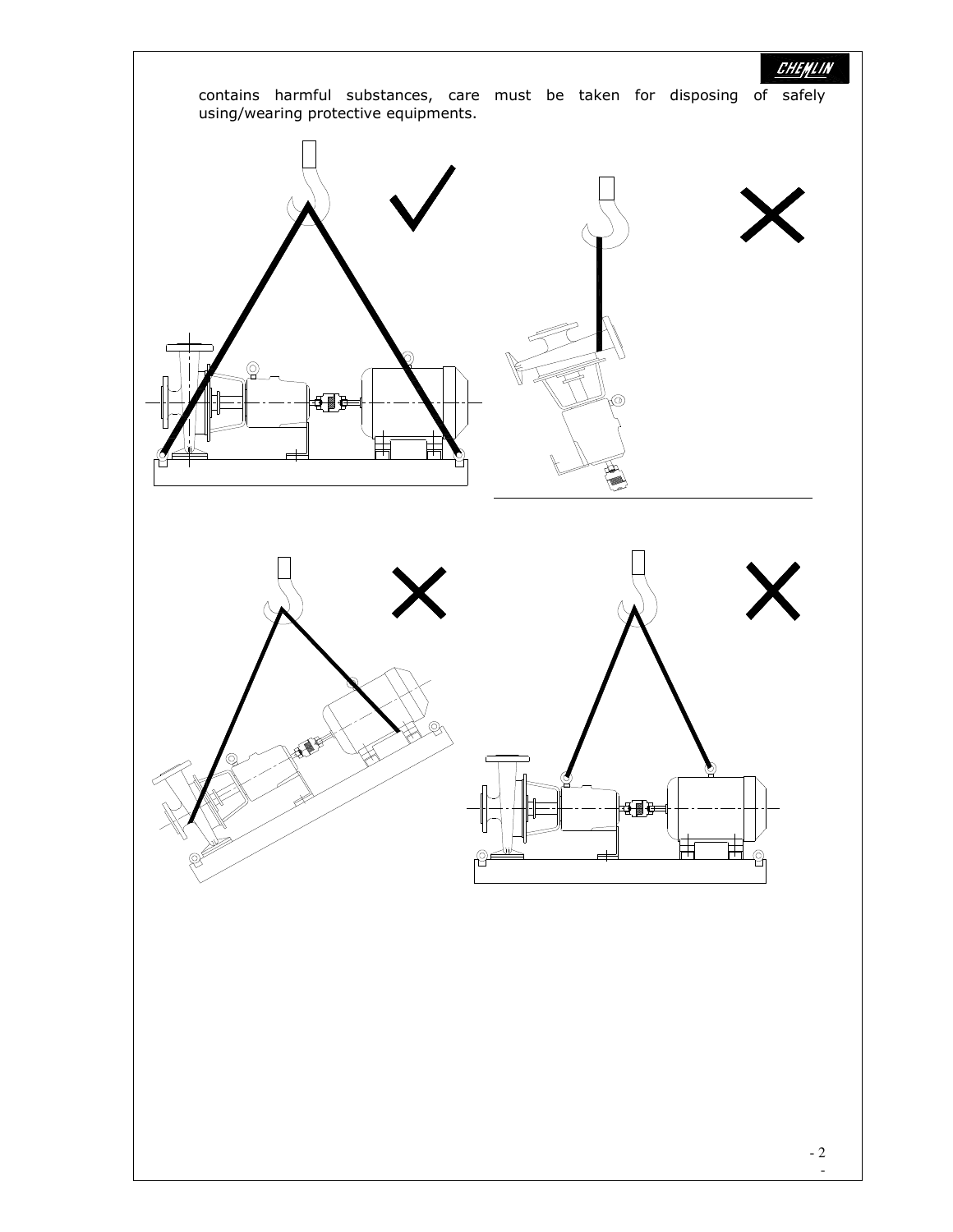#### 4. Safety Precautions:

- $\triangleright$  **Always** lock out the power to the pump driver when performing maintenance on the pump
- $\triangleright$  **Always** lock out the suction and discharge valves when performing maintenance on the pump
- $\triangleright$  Never operate the pump without safety devices installed.
- $\triangleright$  Never operate the pump with suction and/or discharge valves closed
- $\triangleright$  **Never** operate the pump out of its design specifications
- $\triangleright$  **Never** start the pump without making sure that the pump is primed
- $\triangleright$  **Never** use heat to disassemble pump
- $\triangleright$  **Never** attempt to remove the safety guards while operating.
- $\triangleright$  **Never** put hands in the openings of the pump while in operation.
- $\triangleright$  **Never** Step on the Pump/Piping connected to the Pump in case the pump is handling corrosive liquids.
- $\triangleright$  Inspect the entire system before start-up
- Monitor the system during operation and perform maintenance periodically or as required by the application.
- $\triangleright$  Before performing maintenance on the pump, check with appropriate personnel to determine if skin, eye or lung protection is required and how best to flush the pump
- $\triangleright$  When performing maintenance, pay special attention to all cautionary statements given in this manual.

#### Failure to observe safety precautions can result in personal injury, equipment damage or malfunction.

### 5. Installation:

All personnel involved in the operation, installation, inspection and maintenance of the Pumps must be qualified or trained to carry out the respective work. If not, necessary knowledge and skill, appropriate training and instructions must be provided. Customer can call for the training provided by supplier.

All plant safety requirements, health laws and regulations are to be followed.

- 01. Check the Pump location considering dimensions and dismantling procedures of the Pump.
- 02. Make sure that the Pump is easily accessible for maintenance and inspection and has adequate ventilation.
- 03. Clean thoroughly all surface of pump. Remove pump Coverings and clean the flange faces.
- 04. The foundation may consist of a structure heavy enough to afford permanent rigid support to the full area of base plate and absorb any normal strains or shocks. Concrete foundations are preferred and the misalignments are to be corrected by shims. The Base plate should be properly mounted on the foundation.
- 05. The alignment of the Pump and motor (Prime mover) shaft is very important considering its operation and has to be done precisely. The coupling bolts should be removed and then the Motor leveling and alignment done using metallic shims. The alignment can be checked by using a straight edge on the diameter of coupling along with tapered wedge/filler gauges between the faces of couplings. For more precise alignment a Dial indicator can also be used.
- 06. The suction piping should be as direct and short as possible. Generally the size of suction piping is larger than the Pump suction nozzle and eccentric reducers should be used. The discharge piping should have adequate controls for throttling and preventing reverse flow in the event of unexpected failure of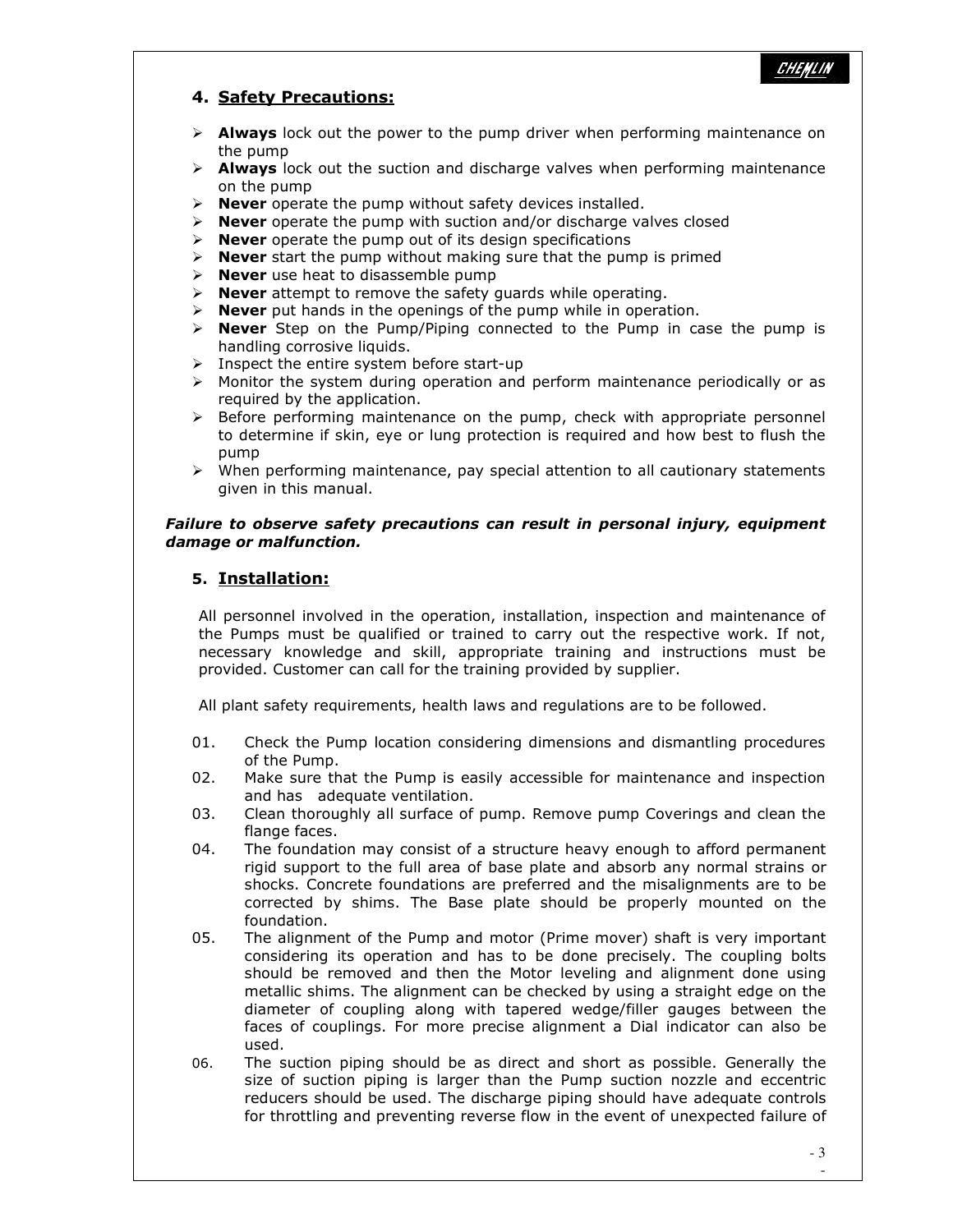

prime mover. The piping should be independently supported and should not impose any stress on the pump flanges.

- 07. Expansion joints are advised on suction and discharge piping when handling hot liquids.
- 08. A full-face asbestos gasket (1.5 mm) or an asbestos rope gasket may be used. Care should be taken that it is perfectly uniform.
- 09. Install and align the Pump.
- 10. It should be noted that the running clearances in the Wear rings are designed to maintain a flow of liquid for lubrication and any external stress or strain will distort the alignment & cause pump to bend. Operation in this condition will result in reduction of pump life.
- 11. Discharge line must be properly supported to avoid any strain and bending moments to the pump unit, which may result in internal misalignments causing failure of bearings & internal parts.
- 12. Pump shaft must be checked for freeness without packing stuffing box & before connecting motor coupling. This will help to track high spots in wear rings.
- 13. When the Packing is compressed, the Gland must be in line with the Stuffing Box and Shaft. **[Fig. A]**
- 14. Check direction of rotation of motor, which is shown on upper part of bearing housing, before connecting the motor coupling to pump couplings.
- 15. Connect motor coupling to the pump ensuring proper alignment of coupling.
- 16. Check lubrication of motor bearings.
- 17. Don't run pump dry as the rotating parts may damage.
- 18. The minimum liquid level 'at Pump starting' must be maintained according to the approved drawing.
- 19. Before starting the pump, check that no foreign matter such as stones, bricks, welding slag etc. exists in tank. They will be drawn into the Pump and cause premature failure of the Pump Bearings and Wear Rings. Also it is desirable to start, the pump with discharge valve partially open (1/4 to 1/3).
- 20. Protection / Detection device should be installed to monitor the liquid temperature does not rise to an unsafe level.
- 21. Power monitor/ Liquid Level indicators should be installed to stop the pump against dry run or start up empty.
- 22. It is recommended that leakage/ hazardous gas detection system to be installed wherever necessary.
- 23. It is recommended that condition monitoring systems to be installed for controlling surface temperatures at Ball bearing and vibrations of the pump system.

#### Fig. A

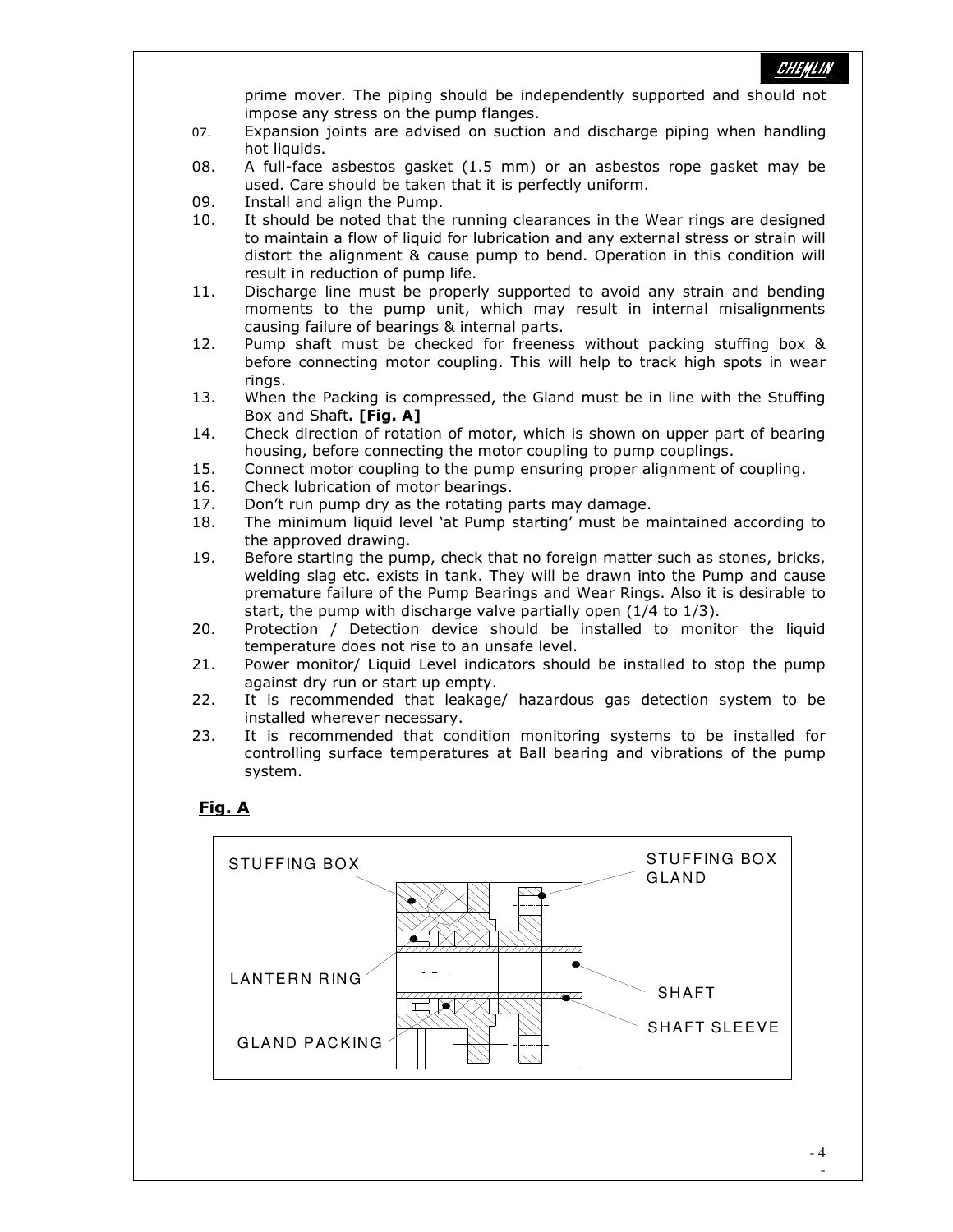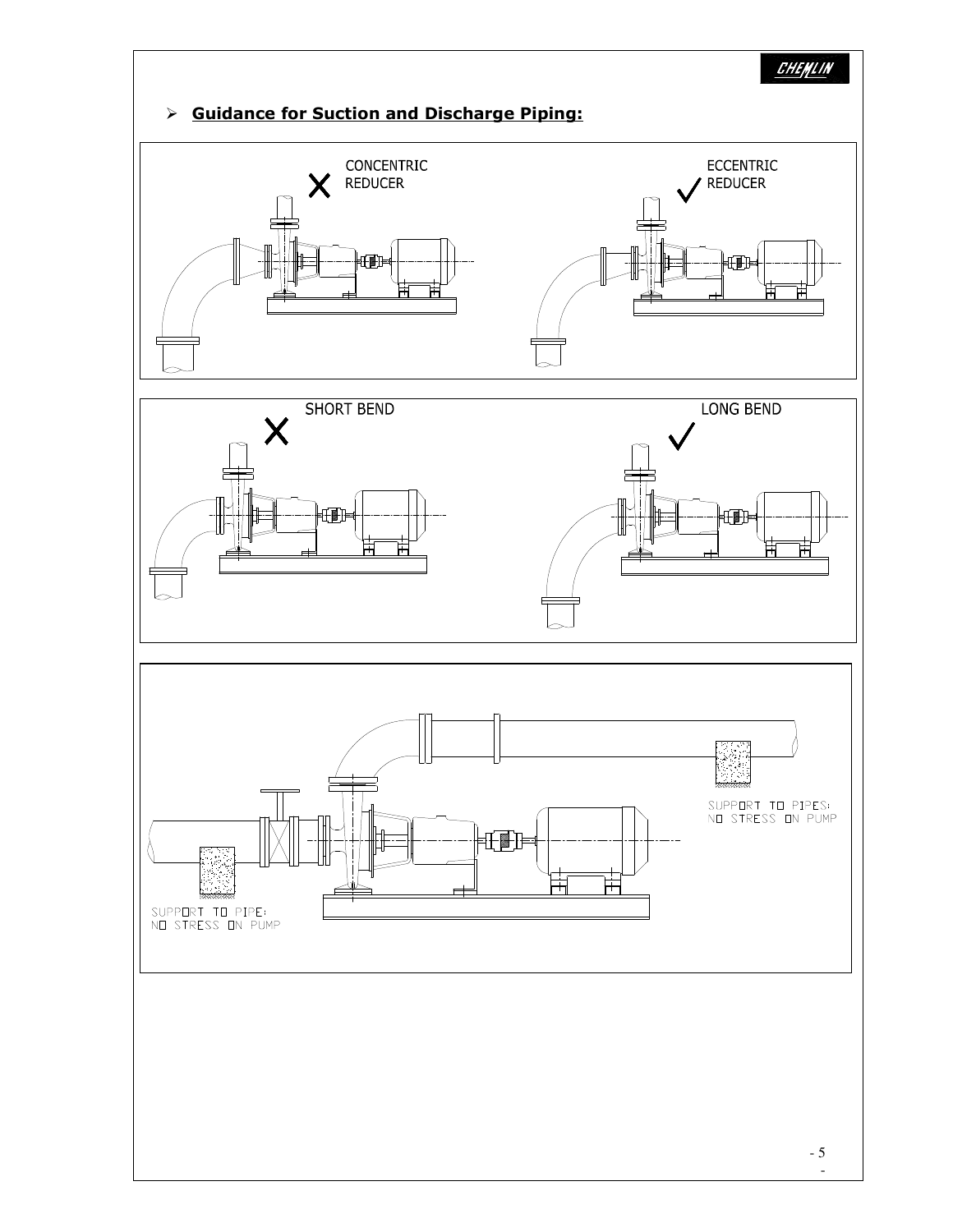## 5.1. Nozzle Loading:

Discharge piping should be constructed to fit the discharge piping flange. The pump can accommodate fair amount of loads without affecting the operation of the pump. However, the installation should not impose unnecessary loads to the discharge flange.

The API 610 standard covers nozzle loads for horizontal pumps and vertically suspended pumps for nozzle sizes up to 16 in. (400 mm).

Generally, small pumps not anchored to their foundations can tolerate higher nozzle loads than anchored ones.



|                      | Nozzle-Loading Force as a Function of Flange Size - SI Units<br>N |      |              |      |      |      |
|----------------------|-------------------------------------------------------------------|------|--------------|------|------|------|
| Location/Orientation | <b>Nominal Size of flange (DN)</b>                                |      |              |      |      |      |
|                      | $\leq 50$                                                         | 80   | 100          | 150  | 200  | 250  |
| Each Top Nozzle      |                                                                   |      |              |      |      |      |
| Fx                   | 710                                                               | 1070 | 1420         | 2490 | 3780 | 5340 |
| Fy                   | 580                                                               | 890  | 1160         | 2050 | 3110 | 4450 |
| Fz                   | 890                                                               | 1330 | 1780         | 3110 | 4890 | 6670 |
| <b>FR</b>            | 1280                                                              | 1930 | 2560         | 4480 | 6920 | 9630 |
| Each Side Nozzle     |                                                                   |      |              |      |      |      |
| Fx                   | 710                                                               | 1070 | 1420         | 2490 | 3780 | 5340 |
| Fy                   | 890                                                               | 1330 | 1780         | 3110 | 4890 | 6670 |
| Fz                   | 580                                                               | 890  | 1160         | 2050 | 3110 | 4450 |
| <b>FR</b>            | 1280                                                              | 1930 | 2560         | 4480 | 6920 | 9630 |
| Each End Nozzle      |                                                                   |      |              |      |      |      |
| Fx                   | 890                                                               | 1330 | 1780         | 3110 | 4890 | 6670 |
| Fy                   | 710                                                               | 1070 | 1420         | 2490 | 3780 | 5340 |
| Fz                   | 580                                                               | 890  | 1160         | 2050 | 3110 | 4450 |
| FR                   | 1280                                                              | 1930 | 2560         | 4480 | 6920 | 9630 |
|                      |                                                                   |      | Moment (N-m) |      |      |      |
| Each Nozzle          |                                                                   |      |              |      |      |      |
| Mx                   | 460                                                               | 950  | 1330         | 2300 | 3530 | 5020 |
| My                   | 230                                                               | 470  | 680          | 1180 | 1760 | 2440 |
| Mz                   | 350                                                               | 720  | 1000         | 1760 | 2580 | 3800 |
| <b>MR</b>            | 620                                                               | 1280 | 1800         | 3130 | 4710 | 6750 |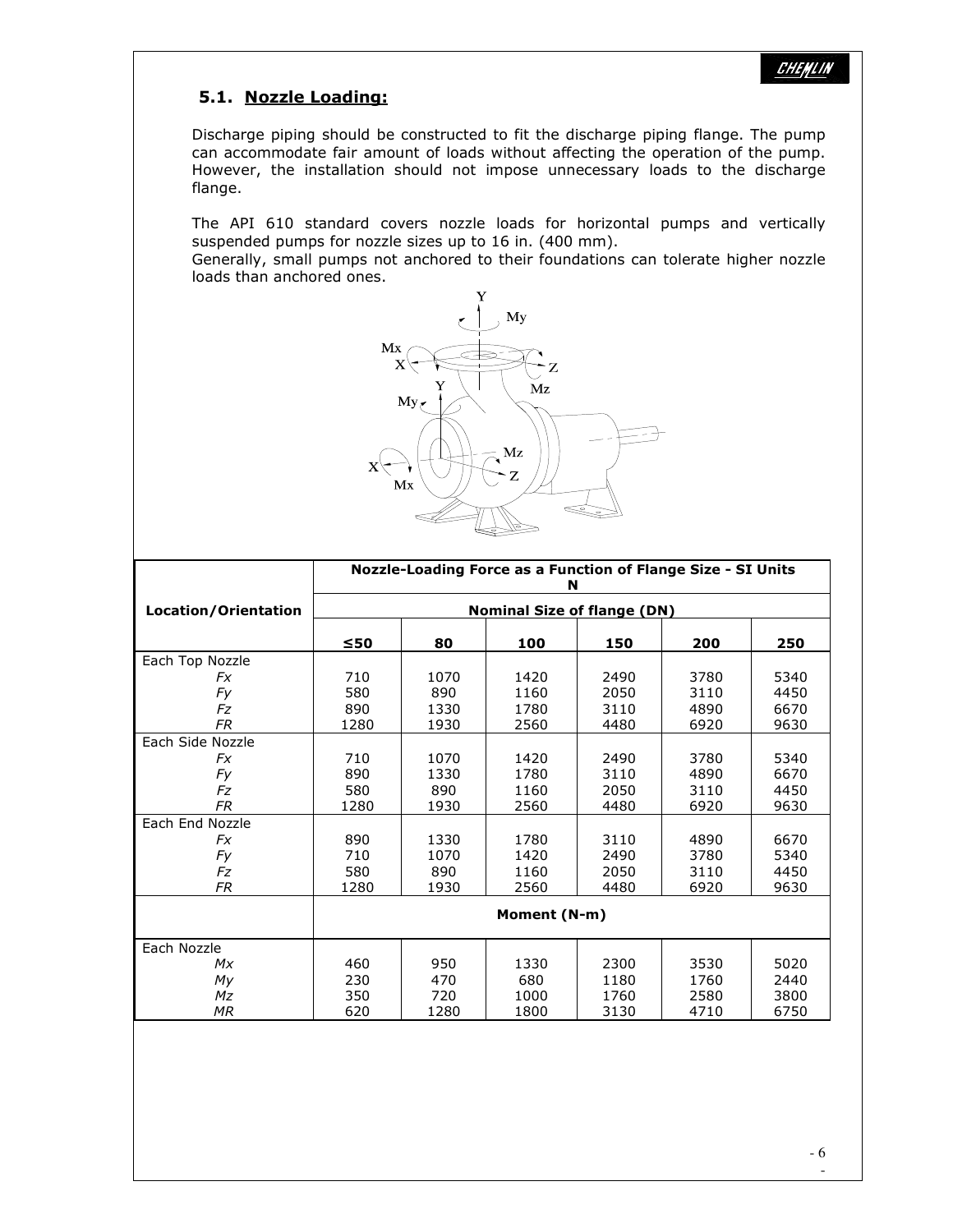## 6. Maintenance:

The Maintenance schedules of Pump are to be properly planned and divided into three categories.

- i) Daily observation of Pump operation
- ii) Semi-annual observation and
- iii) Annual Inspection

#### i) Daily Observation / Inspection

Daily Inspection by the operators should be done and irregularities like change in sound of running pump excessive leakage in stuffing box, heating of Bearings etc. should be reported immediately. The temperature of bearings increases in the beginning, however, after a few hours of operation will stabilize.

#### ii) Semi-annual Inspection

The gland packing of the pump should be checked semi-annually and replaced if necessary. The pump and driver alignment is to be checked and corrected. The Oil/Grease in bearing housing is to be refilled/ changed. The tightening of fasteners (Bolts, nuts, studs etc.) to be checked.

#### iii) Annual Inspection

 The pump should be carefully dismantled and the running clearances between wearing rings etc. to be checked. The parts in contact with liquid to be checked for correction / abrasion and should be replaced by original spares, if necessary. The bearings to be cleaned and checked thoroughly and should be changed if necessary. The rotating assembly should be changed if necessary.

 The corrosion / Abrasion on the parts in contact with liquid like Volute, Impeller, Stuffing box, Wearing box, and necessary parts changed. The Ball Bearings to be removed cleaned and replaced if necessary. The rubber elements in coupling are to be checked and replaced. If the annual shut-down is taken for a longer period the parts like wearing rings, sleeve shaft. Bearings etc. should be coated with rust preventives and the reassembled pump should be stored in a dry location.

#### 6.1. Required Tools/Tackles:

It is required to keep the following essential tools during disassembly/assembly of the pump for maintenance,

- $\triangleright$  Induction Heater for Bearings
- $\triangleright$  Files
- $\triangleright$  Dial Indicators
- $\triangleright$  Soft Mallet
- V-Blocks
- $\triangleright$  Set of Spanners
- $\triangleright$  Hand Wrenches
- $\triangleright$  Bearing Pullers
- $\triangleright$  Circlip Plyers

### 6.2. Diagnosing Operating Difficulties

#### A. Rise in Bearing Temperature

- 1. Over greasing of ball bearings
- 2. Misalignment in pump and motor coupling
- 3. Improper Installation of Ball Bearing
- 4. Damaged Ball Bearing
- 5. Shaft may have bend

#### B. Increased Power Consumption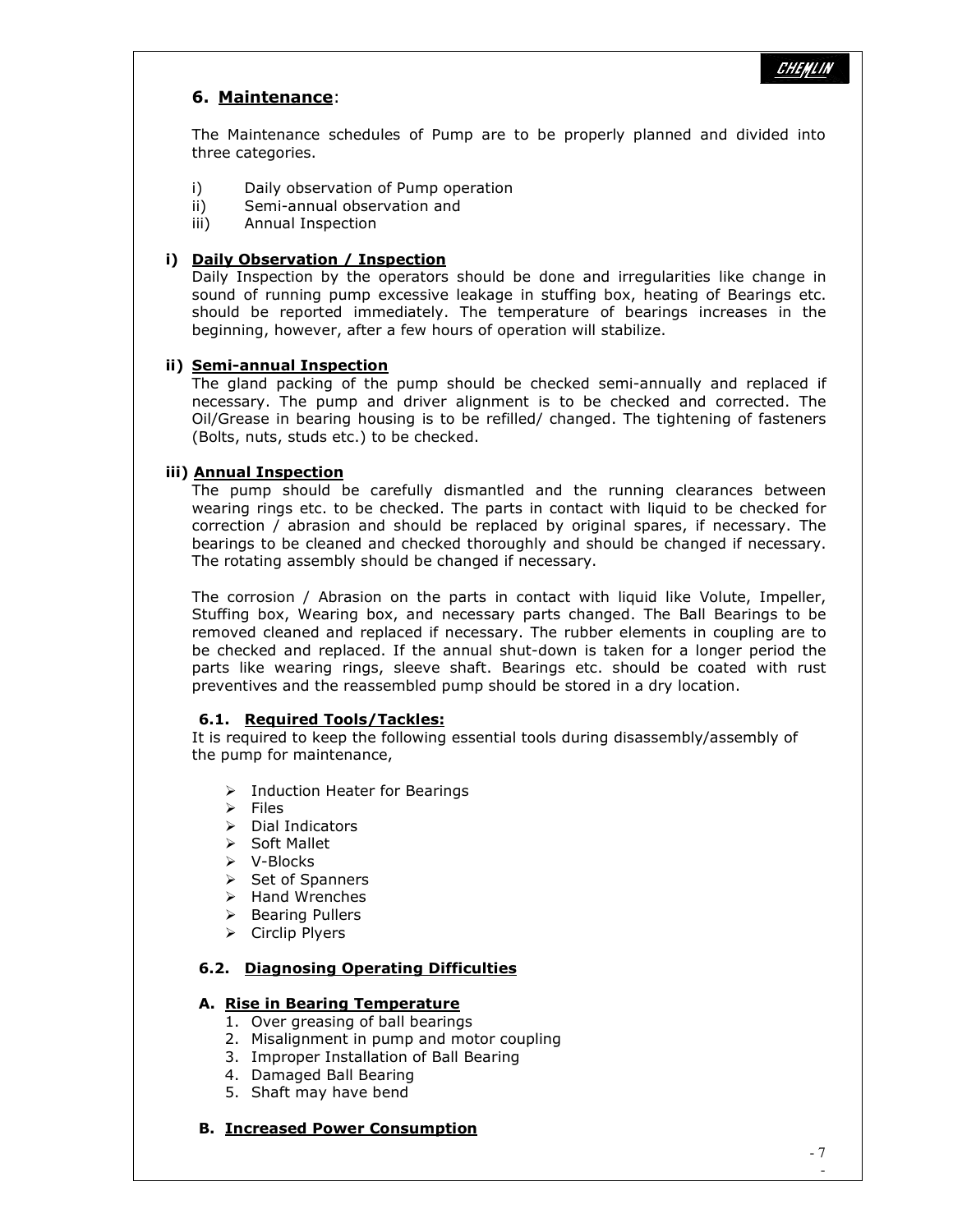- 1. Higher revolutions of motor
- 2. Liquid pumped may be of higher specific gravity than that for which the pump was designed
- 3. Shaft may be bent
- 4. Excessive tightening of gland
- 5. Metal binding of rotating elements
- 6. Larger impeller diameter

#### C. Noise in Pump

- 1. Motor Ball Bearing may be worn out
- 2. Misalignment between Pump & Motor Coupling
- 3. Tank frame receiving pump coverplate may not be rigid
- 4. Shaft may be bent
- 5. Metal binding of rotating elements
- 6. Pump Ball Bearing may be damaged
- 7. Unbalanced Impeller due to partial clogging
- 8. Head may be lower than specified resulting in increase in discharge

#### D. Insufficient or No Discharge

- 1. Low Liquid level in tank
- 2. Wrong direction of rotation
- 3. Impeller may be clogged, or suction cover may be choked
- 4. Discharge line is blocked
- 5. Turbulence, Cavitation in sufficient suction head, air or gas entrapment with liquid
- 6. Impeller diameter is smaller than required
- 7. Damaged Impeller
- 8. Higher discharge head
- 9. Discharge valve in closed position

## 7. Servicing of "Chemlin" Horizontal Centrifugal Pump

Owing to its unique "Back Pull-Out" construction "CHEMLIN" Horizontal Chemical Process Pump is extremely easy for maintenance. The down-time in maintenance is also considerably reduced, hence reducing the loss of production in down-time.

#### 7.1. Dismantling

Before starting, the dismantling procedures confirm that the liquid handled has been completely drained of from the lines. It is not necessary to remove the Base-plate from foundation unless until it is damaged or the strength of Base-plate is reduced due to heavy corrosion etc. Dismantling can be done by following the under mentioned procedure:

- i) Remove the spacer element between couplings by unscrewing the bolts by screwdriver and metal covers & remove snap wrap.
- ii) By unscrewing nuts on Adapter (29), Casing (20) and support foot (9) the whole pump assembly can be removed without disturbing the casing (and its pipe lines) and Electric motor position.
- iii) Remove Impeller Nut (19), Impeller (16), Stuffing Box (24-A), Mechanical Seal Assembly (Stationary Part; if present).
- iv) Remove Shaft Sleeve (27) (Along with rotating part of Mechanical Seal and mark position) by puller if available.
- v) Remove Bearing-housing covers (23) and with help of puller etc. remove shaft towards the motor end along with out-board Bearings. Remove inboard bearing.
- vi) Clean all the parts thoroughly along with casing (20).
- vii) When the Mechanical Seal is installed with external flushing/quenching piping, first remove the same and then remove the Adaptor Bolts.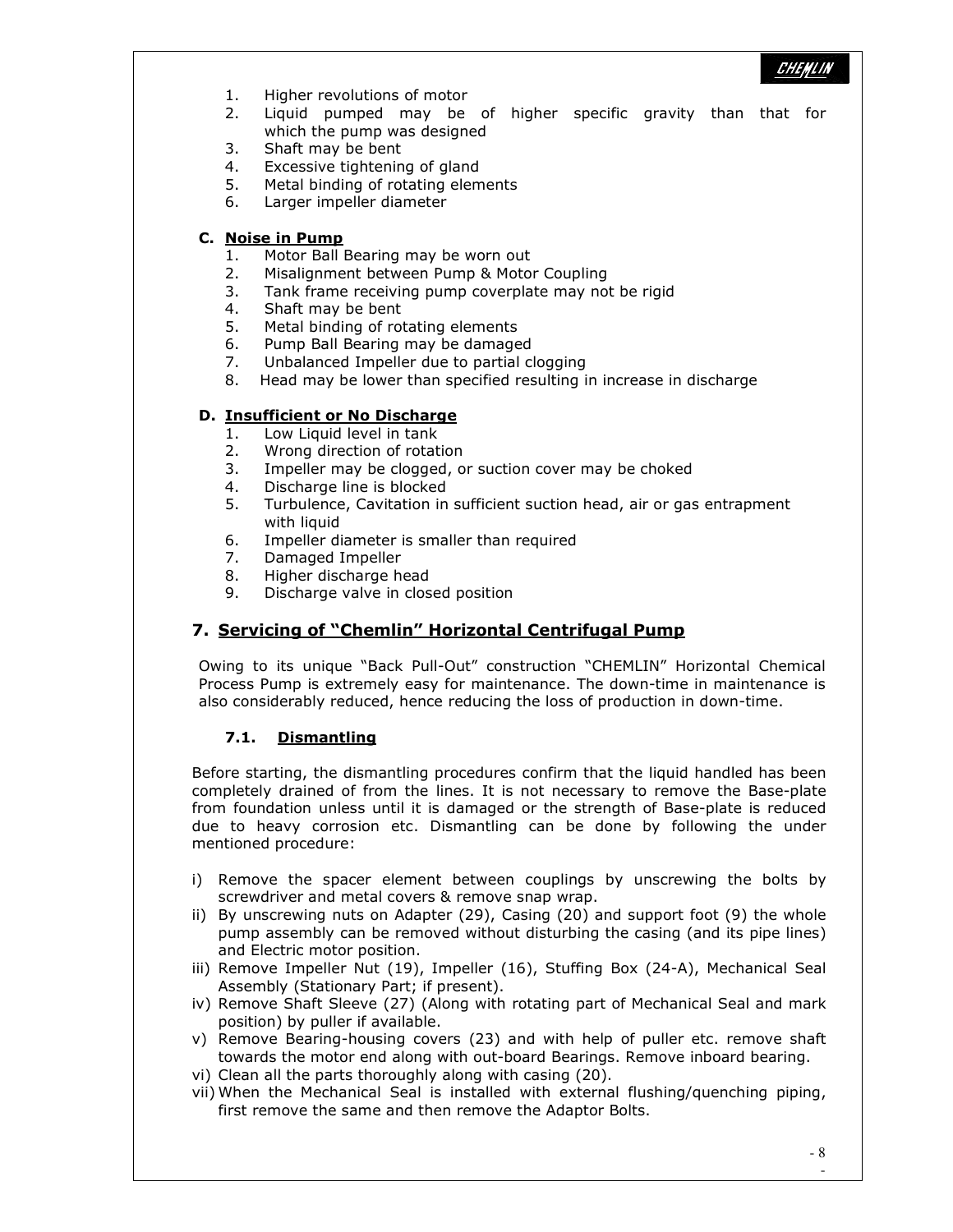### 7.2. Cleaning

Clean all parts thoroughly. Ball Bearing should be cleaned & kept carefully, ensuring that no foreign matter gets into it.

#### 7.3. Inspection

Inspect the parts like Wear Ring (18), Shaft Sleeve (27), Impeller Nut (19), Impeller (16), Stuffing Box (24-A) etc. for Corrosion, Abrasion, Wear, Inspect Shaft (12) for dimensional variations or scratches if any, and also for straightness. Inspect the wear faces of Mechanical Seal if fitted. Prepare a checklist and replace the respective parts.

#### 7.4. Assembling

- $\triangleright$  Fit the out-board Bearing on shaft and the assembly in Bearing housing (07) from the motor end.
- $\triangleright$  Fit in board bearing from Pump end and complete the assembly of shaft and bearing housing (07). Check rotation of Shaft for freeness.
- $\triangleright$  Place the adapter (29) in position with Nut-bolts and do assembly of shaft sleeve (27), Stuffing Box (24-A) (Along with Gland (21-B) or Mechanical Seal Assembly).
- $\triangleright$  Place the Impeller (16) in position and tighten the Impeller Nut (19).
- $\triangleright$  This sub-assembly is now ready for putting into the Casing (20). While tightening the nut on the studs from Casing (20) care should be taken for putting the right position of Stuffing Box (24-A)
- $\triangleright$  Position the lantern Ring (14) by placing proper number of Gland-Packing. The Gland packing is to be lubricated for minimizing the starting load on prime mover. (In case of Mechanical Seal the pressure of rotating seal face on stationary Seal face is to be maintained as per manufactures advice. [Fig A]
- $\triangleright$  Fit the pump coupling and Motor coupling on respective shafts and recheck the alignment. Usually it is not necessary to do the realignment but it is advisable to check the alignment for any distortions.
- $\triangleright$  Complete the assembly by putting the spacer element between couplings and tight on putting the Snap Rings in position, and then screw on the metallic covers. Check the freeness of Pump Shaft.

## 8. Recommended Spares:-

Following are the recommended spares, which should be maintained along with the Pump.

| i)            | Impeller (16)                              | 1 No. |     |
|---------------|--------------------------------------------|-------|-----|
| $\mathsf{ii}$ | Casing Ring (18)                           | 1 No. |     |
| iii)          | Shaft Sleeve (27)                          | 1 No. |     |
| vi)           | Shaft (12) complete with                   | 1 Set |     |
|               | Nuts (19, 21), (10) & Keys (22)            |       |     |
| V)            | Ball Bearing (6a, 6b)                      | 1 Set |     |
| vi)           | Set of Coupling, Spacer, Snap Ring (1,2,3) | 1 Set |     |
| vii)          | Split Gland Follower (24)                  | 1 Set |     |
| viii)         | Set of Gaskets & 'O' Rings (64, 31a,b)     | 1 Set |     |
| ix)           | Gland Packing/Mechanical Seal (133)        | 1 Set |     |
| X)            | Set of Nuts & Bolts (37)                   | 1 Set |     |
| xi)           | Set of Studs with Nuts (125)               | 1 Set |     |
|               |                                            |       | - 9 |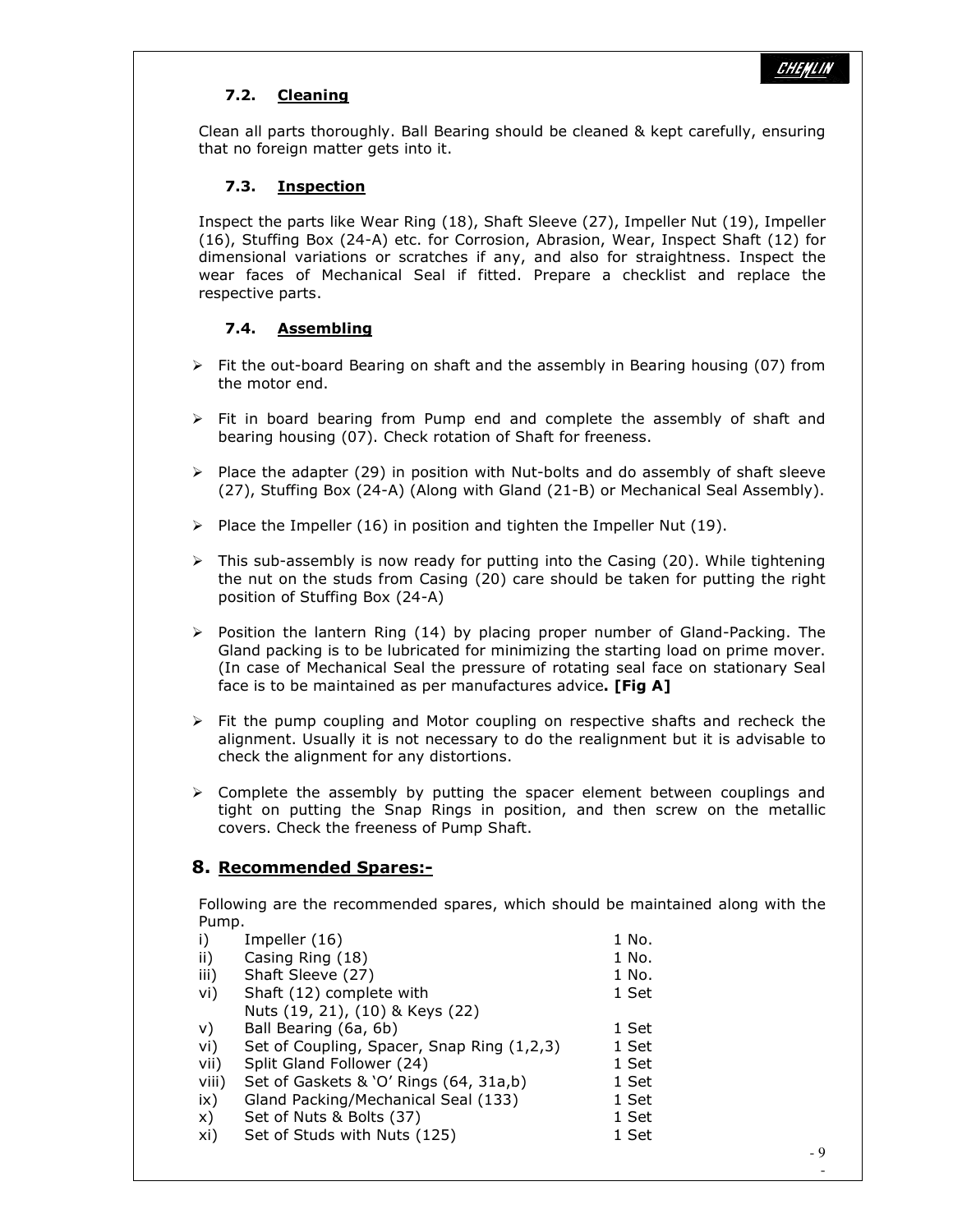## 9. Part List & Exploded Views:-

## 9.1. Part List of Standard Construction - HCP

| <b>Part Name</b>                  | Part No.        |
|-----------------------------------|-----------------|
| Motor Half Coupling               | 01              |
| Spacer, Snap Ring                 | 02              |
| <b>Pump Half Couplings</b>        | 03              |
| <b>Inboard Ball Bearing</b>       | 6a              |
| <b>Outboard Ball Bearing</b>      | 6b              |
| <b>Ball Bearing Housing</b>       | 07              |
| Support Foot                      | 09              |
| <b>Base Plate</b>                 | 10              |
| Shaft                             | 12              |
| Deflector                         | 13              |
| Lantern Ring                      | 14              |
| Impeller                          | 16              |
| Casing Ring                       | 18              |
| <b>Impeller Nut</b>               | 19              |
| <b>Volute Casing</b>              | 20              |
| Impeller Key                      | 22              |
| Stuffing Box Gland/ Gland Plate   | 24              |
| <b>Inboard Ball Bearing Cover</b> | 23a             |
| <b>Inboard Ball Bearing Cover</b> | 23 <sub>b</sub> |
| <b>Gland Plate</b>                | 24              |
| <b>Stuffing Box</b>               | 24A             |
| Oil Seal                          | 26              |
| <b>Shaft Sleeve</b>               | 27              |
| Adaptor                           | 29              |
| <b>Suction Head</b>               | 45              |
| 'O' Ring                          | 31a             |
| 'O' Ring                          | 31 <sub>b</sub> |
| Circlip Internal                  | 34a             |
| Circlip Internal                  | 34b             |
| Circlip External                  | 34c             |
| <b>Breather Plug</b>              | 35              |
| Oil Level Indicator/Leveler       | 36              |
| <b>Full Thread Bolts</b>          | 37a             |
| <b>Full Thread Bolts</b>          | 37b             |
| Gasket set                        | 64              |
| Studs & Nuts                      | 125             |
| Plugs                             | 127             |
| Allen Bolts                       | 129             |
| Lifting Lugs/Eye Bolts            | 131             |
| Mechanical Seal/Gland Packing     | 133             |

-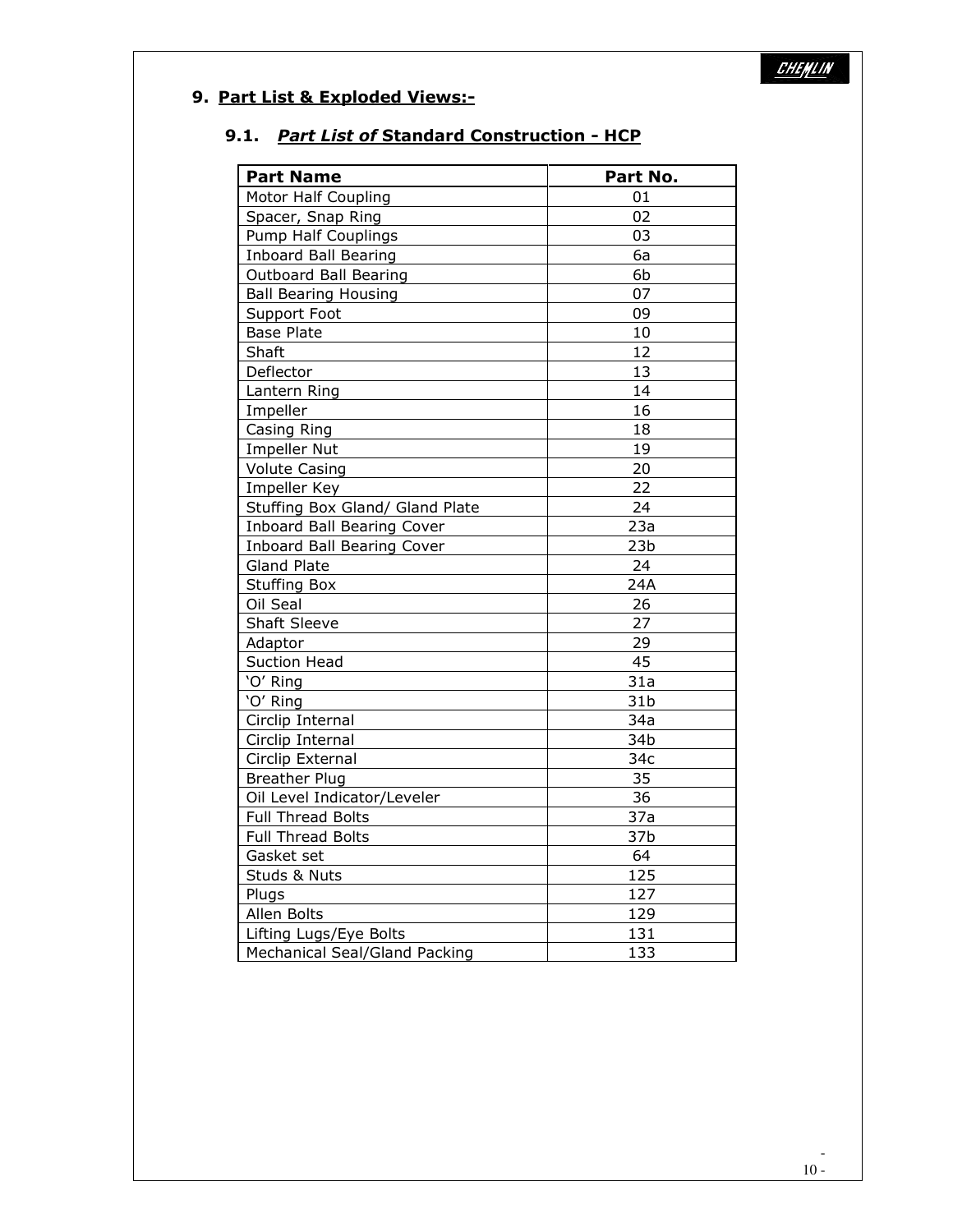**BHAYAN** 



9.2. Exploded view-I: Standard Construction - HCP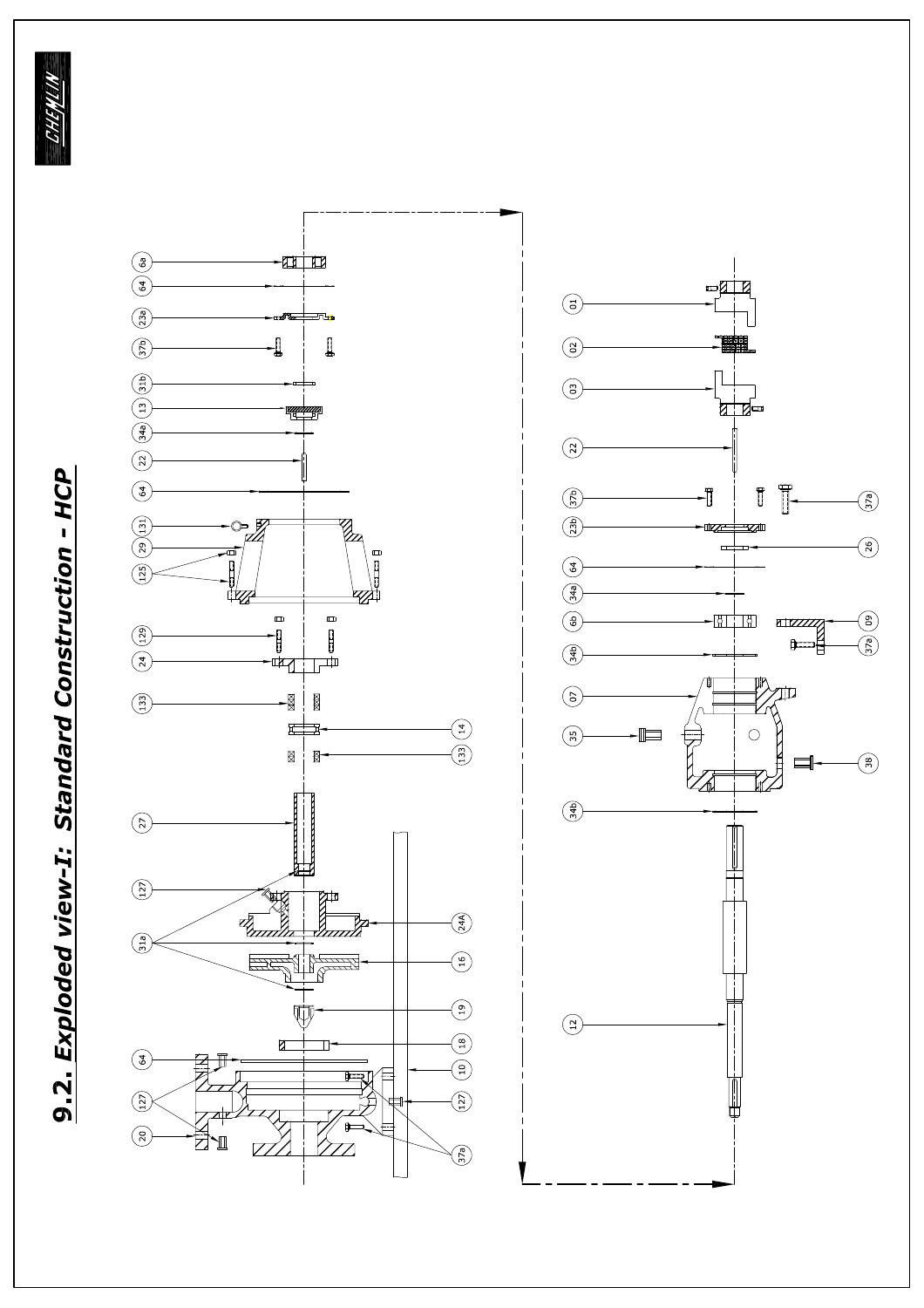# 9.3. Exploded view-II: Mechanical Seal assembly

| <b>Part Name</b>       | Part No. |
|------------------------|----------|
| Shaft                  | 12       |
| Stuffing Box Gland     | 24       |
| <b>Stuffing Box</b>    | 24A      |
| <b>Shaft Sleeve</b>    | 27       |
| Gasket                 | 64       |
| Allen Bolts            | 129      |
| Plug                   | 127      |
| <b>Mechanical Seal</b> | 133      |



## 9.4. Exploded view-III: Wear Plate assembly

-

| <b>Part Name</b>     | Part No. |
|----------------------|----------|
| Shaft                | 12       |
| Impeller             | 16       |
| Impeller Nut         | 19       |
| <b>Volute Casing</b> | 20       |
| 'O' Ring             | 31a      |
| Allen Bolts          | 125      |
| Wear Plate           | 142      |